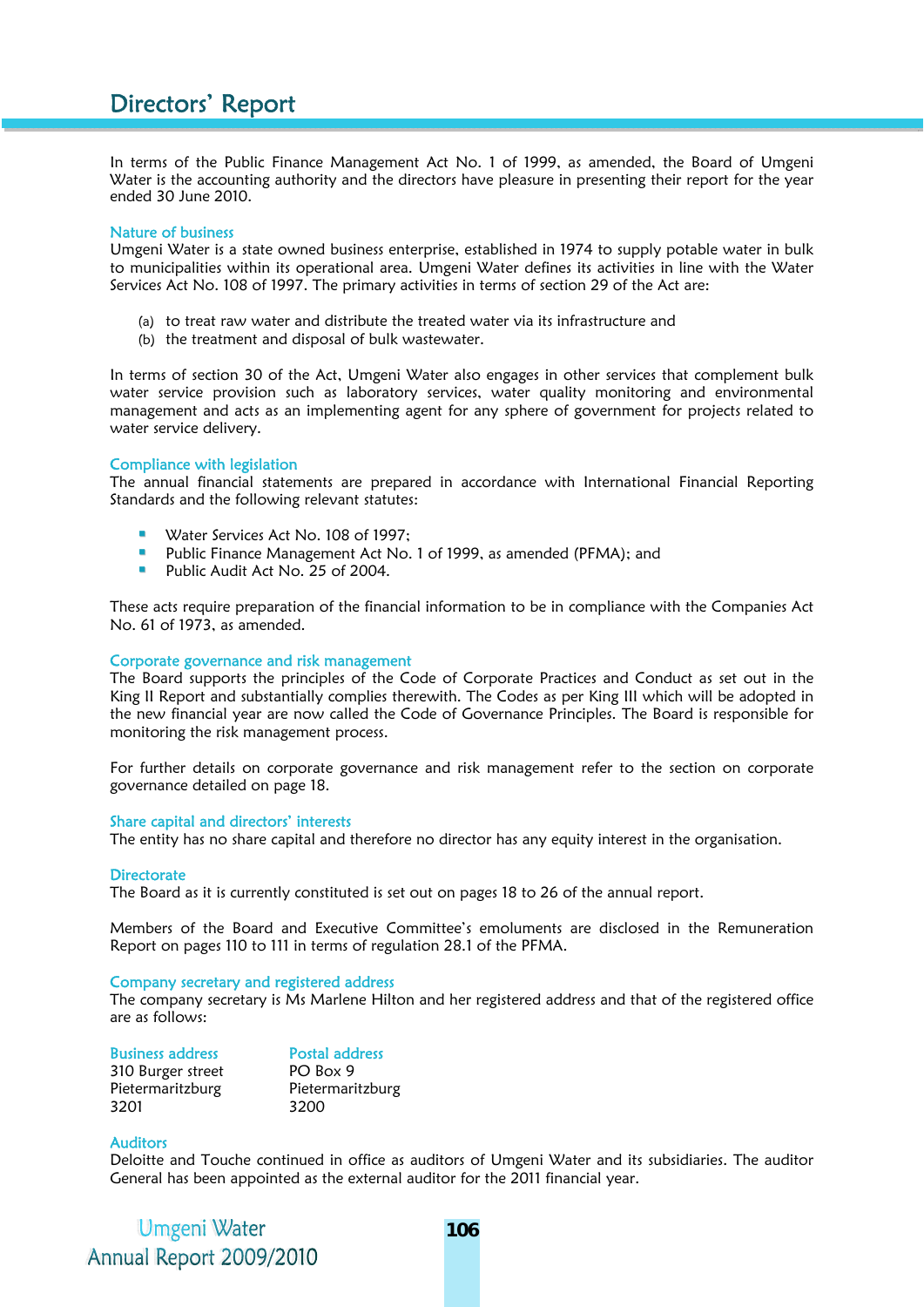## Tariff policy

Umgeni Water's tariff policy is to set the lowest possible constant tariff in real terms. The underlying principles of this policy are:

- the promotion of the efficient and sustainable use of water;
- the equitable access to water supply services, whereby the basic water service should be affordable; and
- the solvency and sound financial management of Umgeni Water.

Umgeni Water's tariff model uses the cash flow methodology and is based on a constant tariff in real terms. This implies that tariff increases be linked to CPI annually. The trade-off is a changing debt level. Debt will first increase as net cash flows are negative, and then decrease as net cash flows become positive. The higher annual tariffs and controlled expenditure will result in a growing net surplus, which will be directed towards debt repayment.

The annual tariff process encompasses the principle of consultation and transparency and aims to assist Umgeni Water's stakeholders with their long term planning. The tariff process adheres fully to Section 42 of the Municipal Finance Management Act and Circular 23 issued by National Treasury.

After full analysis of its projected cash flows, the directors were of the opinion that the tariff for 2010/2011 is appropriate and will not adversely affect Umgeni Water's gearing levels and financial sustainability. The tariff increase for 2010/2011 effective 1 July 2010 has been agreed at 6.2% for all Water Service Authorities.

|                                                          | 2009               | 2010               | 2011               |
|----------------------------------------------------------|--------------------|--------------------|--------------------|
| Price per kilolitre                                      |                    |                    |                    |
|                                                          |                    |                    |                    |
| <b>Bulk tariff 1</b>                                     |                    |                    |                    |
| Base tariff                                              | R <sub>2.960</sub> | R3.078             | R3.279             |
| Tariff increase                                          | RO.118             | R <sub>0.201</sub> | R <sub>0.203</sub> |
| New tariff                                               | R3.078             | R3.279             | R3.482             |
| % increase                                               | $4.0\%$            | 6.5%               | 6.2%               |
| <b>Bulk tariff 2-eThekwini Metropolitan Municipality</b> |                    |                    |                    |
| Base tariff                                              | R <sub>2.960</sub> | R3.019             | R3.215             |
| Tariff increase                                          | RO.059             | RO.196             | RO.199             |
| New tariff                                               | R3.019             | R3.215             | R3.414             |
| % increase                                               | 2.0%               | 6.5%               | 6.2%               |

## Financial performance

The positive operating performance and cash flows have enabled the group to strengthen its financial position and further reduce its gearing levels during the current year.

Profit for the year of R541m was 3% higher than the R527m in the previous year and was mostly due to the 31% reduction in finance costs.

Cash generated from operating activities increased by 13.6% to R847m (2009: R745m). The amount spent on capital projects (PPE & intangible assets) totalled R334m (2009: R237m). Cash generated as a result of the issuance of the UG21 bond amounted to R600m whilst R1,086m was used to repay debt, R41m placed in financial investments and R32m net interest paid.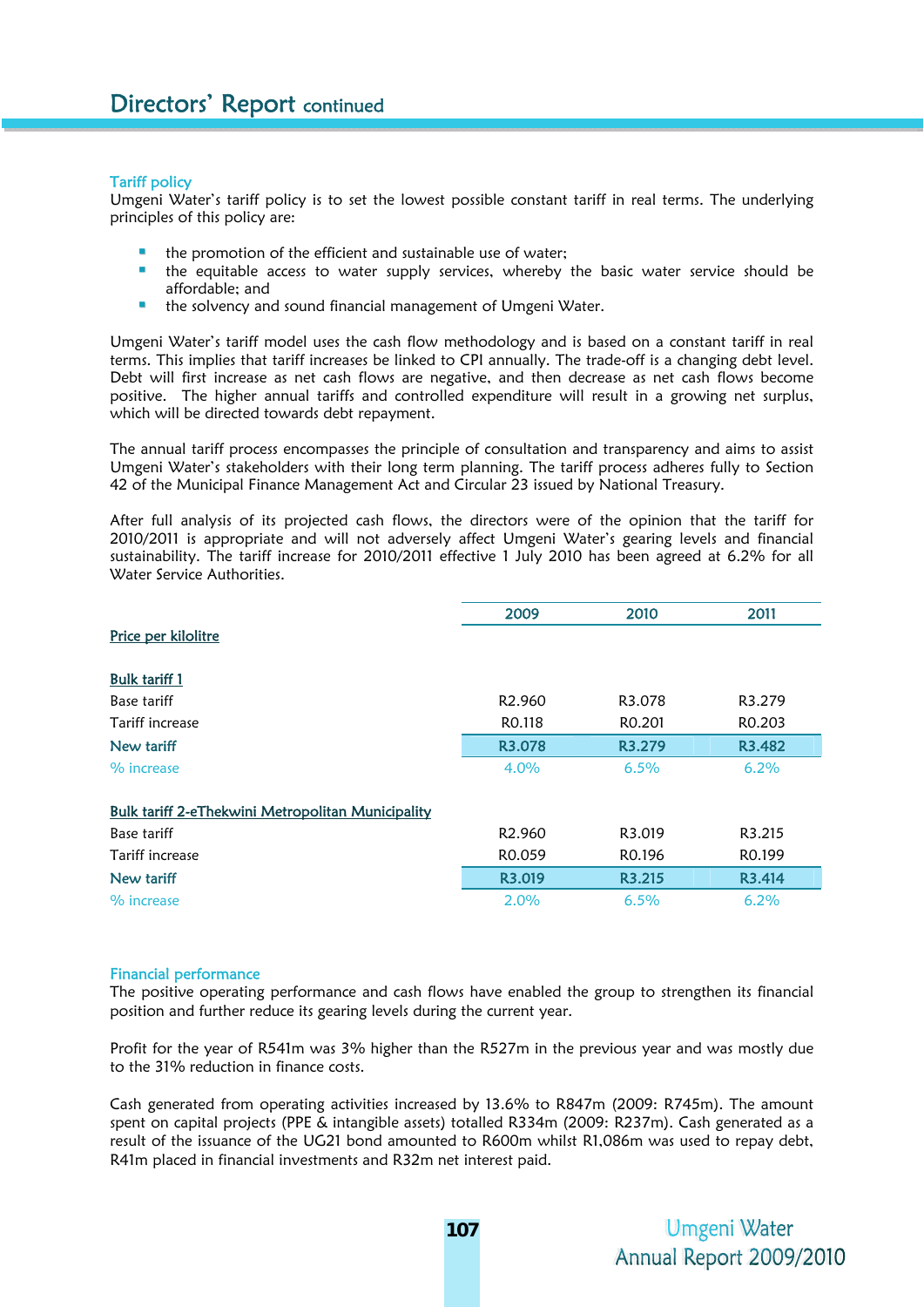The total interest bearing debt has reduced by R462m to R1 517m (2009: R1,979m) resulting in a reduction of the gearing level to 0.73 (2009: 1.28).

Refer to the annual financial statements for full details of financial performance and the financial review on page 90.

### Capital expenditure and commitments

Capital expenditure for the year amounted to R330m (2009: R234m) for property, plant and equipment and R5m (2009: R3m) for intangible assets (software). The group's capital commitments are set out in note 8 of the annual financial statements and the funding thereof is discussed in the financial review on page 96.

### Changes to subsidiary and associate companies

There were no changes to subsidiary and associate companies during the year. Further details are set out in note 11 of the annual financial statements.

### Post balance sheet events

No material events have taken place in the affairs of the group between the end of the financial year and the date of this report.

## Going concern

The directors, having considered all the relevant information, have satisfied themselves that the group is in a sound financial position and that it has adequate access to sufficient borrowing facilities to meet its foreseeable cash requirements. There are adequate resources to continue operating for the foreseeable future and it is therefore appropriate to adopt the going concern basis in preparing the financial statements.

# INFORMATION REQUIRED BY THE PUBLIC FINANCE MANAGEMENT ACT NO. 1 OF 1999, AS AMENDED

#### Materiality framework

In terms of Section 28.3.1 of the regulations of the PFMA, for the purposes of materiality and significance, the accounting authority has developed and agreed a framework of acceptable levels of materiality and significance established at 0.5% of gross revenue which equates to R8.2m (2009: R7.5m). Management also apply a qualitative aspect to all errors found.

#### Fruitless and wasteful expenditure

Based on the materiality framework, no significant fruitless and wasteful expenditure was incurred during the current financial year.

### Irregular expenditure

Based on the materiality framework, no significant irregular expenditure was incurred during the current financial year.

### Financial misconduct

There were instances of procurement misconduct in the current financial year which are still subject of a forensic audit.

Disciplinary proceedings will be instituted, employees charged, and criminal proceedings instituted where applicable. Internal controls continue to be reviewed and improved.

Umgeni Water Annual Report 2009/2010